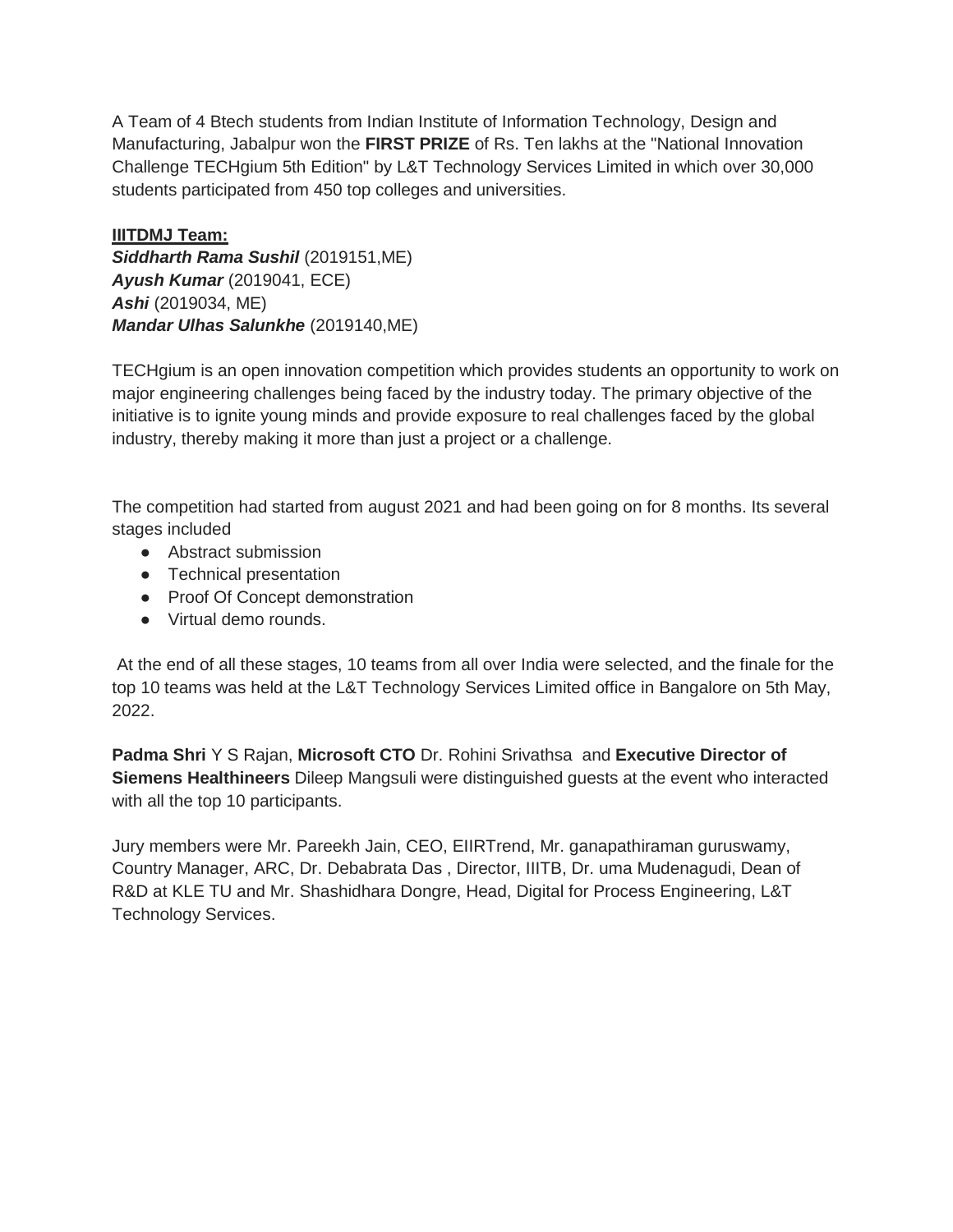## **RESULTS**

The team of B.Tech students from IIITDMJ were declared winners for creating a prototype of an easy to attach IoT crane box.

The first runners-up were masters students from IIT Roorkee for their solution on self-cleaning solar panels, while a masters student from IIT Guwahati earned the third place, for his concept on hover-drone with dynamic charging via wireless power transfer.

The top 3 teams this year took home Rs 20 lakh in prize money. With the first place holders getting 10 lakh.

News articles covering the event: [https://www.aninews.in/.../lampt-technology-services-5th.../](https://www.aninews.in/news/business/business/lampt-technology-services-5th-edition-of-academia-industry-initiative-techgium-concludes-with-breakthrough-innovations20220506144411/?fbclid=IwAR3T5vSqjj7Jqy8-uxqAilAnFW5F6U6MqYvFQ-4El66H4t4GjTZVdpwgYAo) [https://www.autocarpro.in/.../l&t-tech-5th-edition-of...](https://www.autocarpro.in/news-national/l&t-tech-5th-edition-of-techgium-sees-over-30-000-participants-81703?fbclid=IwAR0TwhT5SRcvWC9PP2HINplqMKz6WZH_51dr79iVsnuYch-JAKT6ePTXoCg) [https://www.businesswireindia.com/lnt-technology-services...](https://www.businesswireindia.com/lnt-technology-services-5th-edition-of-academia-industry-initiative-techgium-concludes-with-breakthrough-innovations-78687.html?fbclid=IwAR0T_l8aXXckCNKPNGxPSqFNdGIdE3k6S81TjQoA6hQQ8g25n539XLCH8-g) [https://www.ltts.com/press-release/TECHgium-5th-edition](https://www.ltts.com/press-release/TECHgium-5th-edition?fbclid=IwAR0QBOMSd57RNgnQew63Cm6TdPduyc9GJOgJ9K5i6AjqUZUk2rI3SMNBb3U) Video link for the prize distribution: [https://youtu.be/\\_SE-8xV2kSQ](https://l.facebook.com/l.php?u=https%3A%2F%2Fyoutu.be%2F_SE-8xV2kSQ%3Ffbclid%3DIwAR0GeSQJjpuw4ss6Om77YErqY4KkXNdzzQFi6gfy8y7-vf0VLIhnOdJs2F8&h=AT14ICxDR3oBa6G-9tcdHh9CaHPsOA8m8zqj5Kphnp_pQKStTWEH6KMYLwOO-wbftpkHRMiBJnNRc1_wmYQbpxCtAoa0Dy0W_abAiwvQs4zPF23GyRFrDWBwXrN2fu8Y&__tn__=-UK-R&c%5b0%5d=AT1pOIZx1doq1ZX7mBggj7zWRjyfqF8HRf7Bxm16FfQwvkuLYNXqRj1nQz1ByMcPBUQqi0vlzeREfLa0VNRnRaCxaPbNav22pOv5kt-h-lz0SyuWDPW_gO8ZoQNGfm8pJYSdR-vY0lk08BO9BgwmALrKKOCXtFhdIHrzbVIAfnD28E81zeNs_C1rOtjl_vmeBhwp4gs)